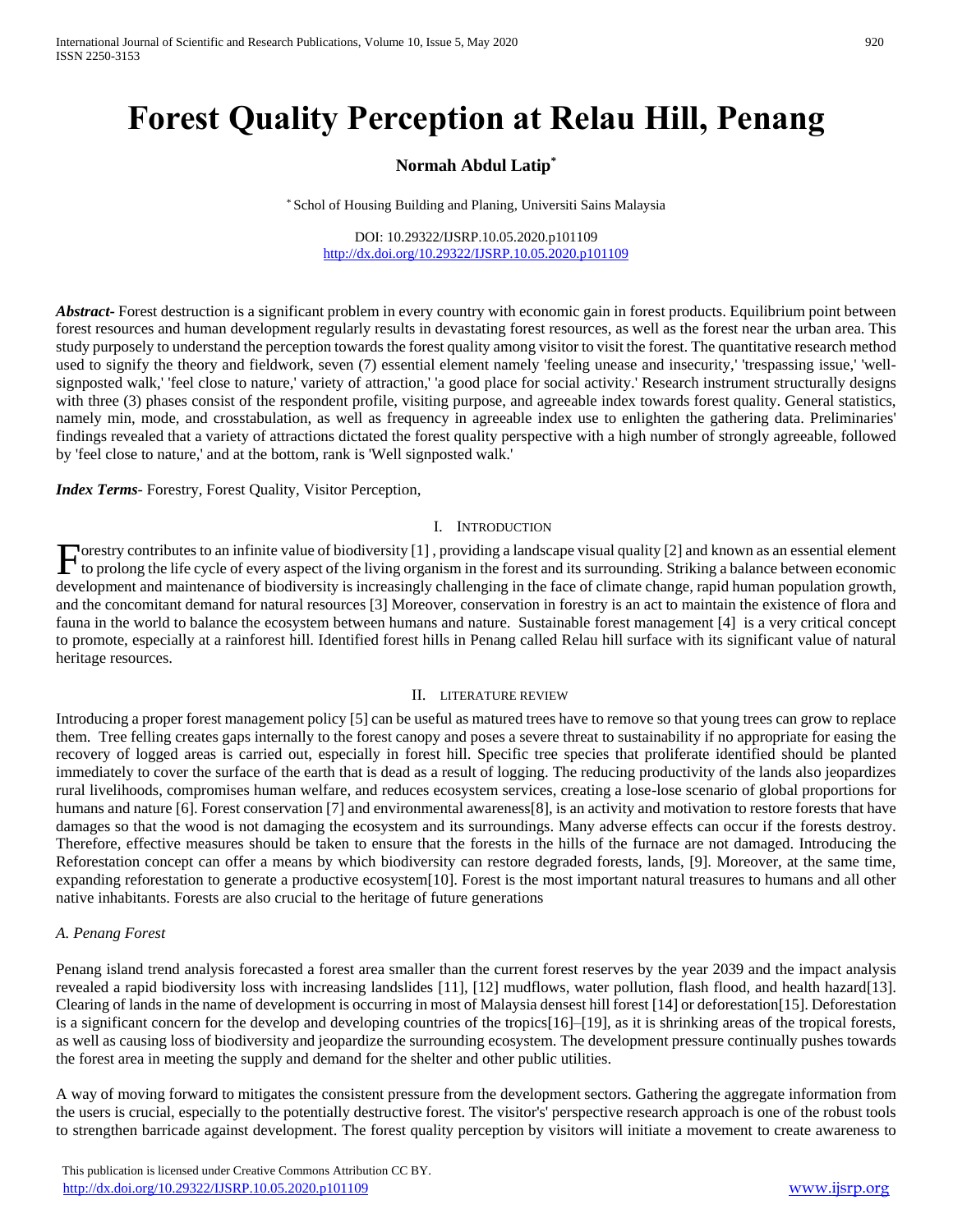the public and the relevant authority. Table 1 indicates the required forest quality highlight by the previous researcher nationally and internationally:

| <b>Forest Quality</b>                 | General remark                                                                                                                                                                 | References               |
|---------------------------------------|--------------------------------------------------------------------------------------------------------------------------------------------------------------------------------|--------------------------|
| Variety of<br>attraction              | The attractive element that is creating desire and wants in visitors. Many<br>attractions physiologically will attract more to come and visit the places.                      | $[20] - [25]$            |
| Pleasant setting                      | Structurally the area creates comforts to the visitors to take part in doing an<br>activity in the area.                                                                       | [9], [23], [26]–[29]     |
| Well signposted<br>walk               | Informative and interactive signage humbly will help the visitors to<br>understand the area with the most excellent approach.                                                  | $[23]$ , $[30]$ , $[31]$ |
| Trespassing issue                     | It is referring to illegal activity by individuals or groups that disturbing the<br>ecosystem surrounding, namely cutting trees, earthwork, etc.                               | $[13]$ , $[32]$ , $[33]$ |
| Feeling unease<br>and insecurity      | Physically and emotionally threatening by existing activity or structure within<br>the area                                                                                    | [9], [34], [35]          |
| A good place for<br>a social activity | Technically the area consists of required utility internally and externally to<br>strategically embraces the individual or group to activate their desires social<br>activity. | $[23]$ , $[36]$ – $[38]$ |
| Feel close to a<br>nature             | Naturally, the emotional perception is where we fall in love and bond with the<br>area.                                                                                        | $[4]$ , [34], [39]-[41]  |
|                                       |                                                                                                                                                                                |                          |

**Table 1 : Forest Quality Perception by previous researcher**

Source: Author, (2020)

## *B. Study Area*

Bukit Relau or Relau Hill locates at Relau under the state of Penang. Relau surrounded by a few mountains, namely Penara hill forest reserve, Kukus hill, Bakar Arang hill, and the greenbelt area, is connected up to Penang Hill. It is very suitable for ecotourism [42]–[44] activity, namely sightseeing, birds watching, hiking, jungle tracking activities, and other related product.

Relau Hill Forest also has a beautiful view from the peak of the hill. The hill forest is very strategic regarding its location, existing infrastructures, and most interesting is that still surrounding by greenwood with the fresh air to breathing. Scientifically, the lot of trees in the forest can carry out photosynthesis [45], and the process is essential in human life for oxygen demand yet to reduce temperatures combating the greenhouse effect. Economically [46] forest resources in Relau Hill can also boost the national income itself, by offering a lot of flora and fauna to attract tourists to the park locally and internationally.

## **Figure1: Map of study area**



Source[: https://www.google.com/maps,](https://www.google.com/maps) 2020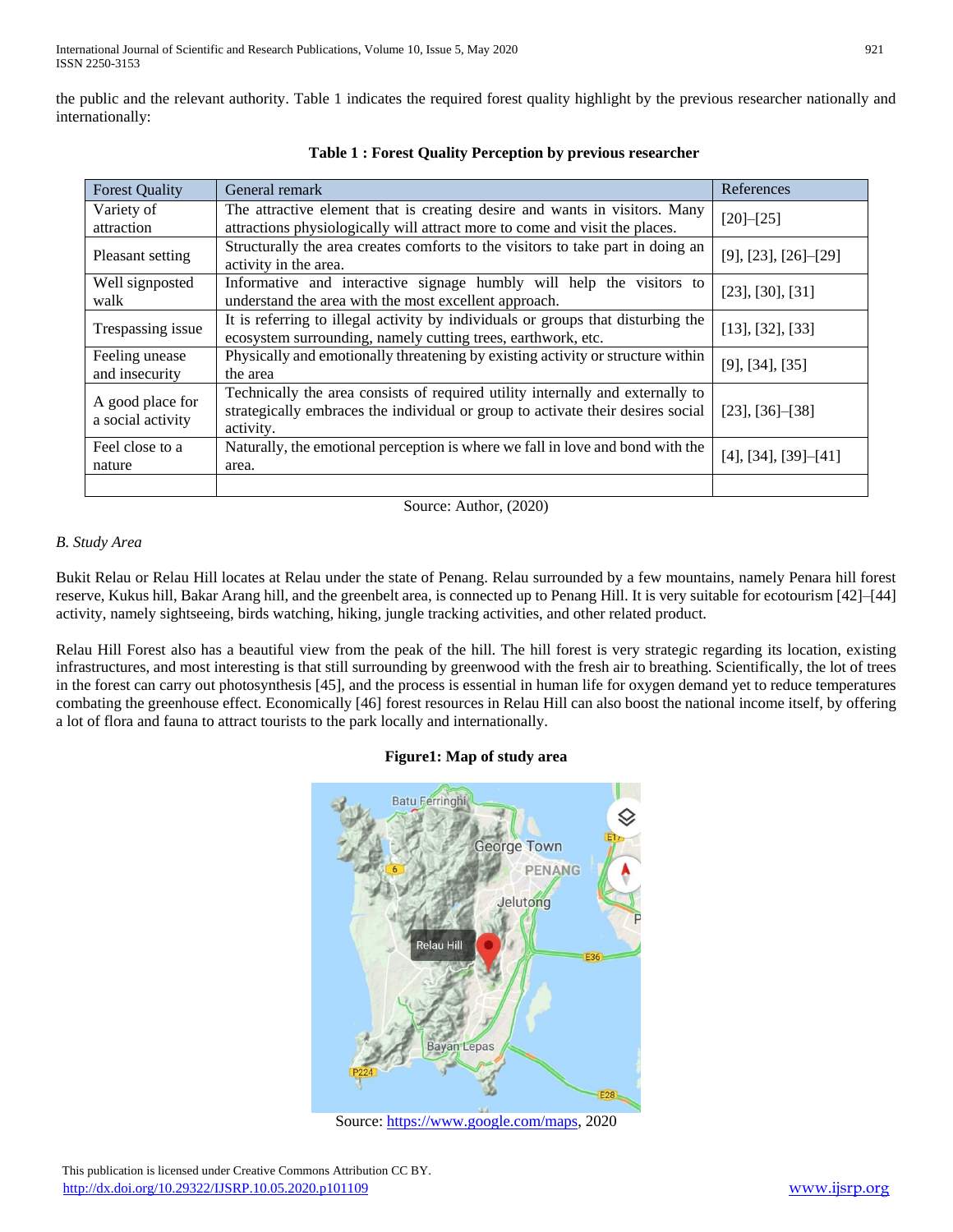Visitors or travellers [47] who prefer an adventure with the area that rich in natural resources can visit the region as well as to generate economies of local people who use the forest products such as fruits, herbs, and others. They play a significant role in indicates the level of motivation to come back or not too.

## III. METHODOLOGY

The questionnaires used as an instrument of the data collection towards respondents at Relau Hill Forest. Random sampling method[48]– [50] and technique to do the sampling in optimum time, up to a constant factor [51] uses to assist the data collection process. A total of 96 questionnaires returned. Following screening and cleaning of the data, only 88 completed surveys use for the analysis. Frequency, mode, median, cross-tabulations [52], and Kruskal-Wallis [53], [54] test is a core mediator to interpret and strengthens the research finding. Finally, the agreeable index analysis towards the forest quality will confirm and strengthen the research subject validation on the visitors' perspective.

#### IV. ANALYSIS AND FINDING

Descriptive and inferential statistics [55] use to enlighten the finding from the analysis. A cross-tabulation method uses to the joint frequency distribution of cases based on two or more categorical variables and known as contingency table analysis and is one of the more commonly used analytic methods in the social sciences [56].

| <b>Item</b>           | Frequency       | (%)  | $\frac{1}{2}$<br><b>Item</b> | Frequency                | (%)               |
|-----------------------|-----------------|------|------------------------------|--------------------------|-------------------|
| Gender                |                 |      | Education Background         |                          |                   |
| Male                  | 65              | 73.9 | Masters/PhD                  | $\overline{5}$           | 5.7               |
| Female                | $\overline{23}$ | 26.1 | Diploma/Degree               | 40                       | 45.5              |
|                       |                 |      | <b>High School Education</b> | 31                       | 35.2              |
| Age                   |                 |      | <b>Elementary Education</b>  | $\overline{4}$           | 4.5               |
| 18-24                 | $\overline{2}$  | 2.3  | <b>No Formal Education</b>   | 8                        | 9.1               |
| $25 - 34$             | $\overline{4}$  | 5.7  |                              |                          |                   |
| 35-44                 | 49              | 54.5 | Occupation                   |                          |                   |
| 45-54                 | 13              | 13.6 | Government                   | 21                       | 23.8              |
| 55-64                 | 17              | 18.2 | Private                      | 54                       | 61.4              |
| 65 and above          | 5               | 5.7  | Other                        | 13                       | 14.8              |
|                       |                 |      |                              |                          |                   |
| Race                  |                 |      | No Income                    |                          |                   |
| Malays                | 25              | 28.4 | $>$ RM $1000$                | $\overline{\phantom{0}}$ |                   |
| Chinese               | 46              | 52.3 | RM 1,001 - RM 3,000          | 16                       | 18.2              |
| Indian                | $\overline{17}$ | 19.3 | $RM$ 3,001 – RM 5,000        | 45                       | $\overline{51.1}$ |
| Others                |                 |      | RM 5,001 - RM 8,000          | 22                       | 25.0              |
|                       |                 |      | $<$ RM 8,001                 | 5                        | 5.7               |
| <b>Marital Status</b> |                 |      |                              |                          |                   |
| Single                | 23              | 26.1 |                              |                          |                   |
| Married               | 63              | 71.6 |                              |                          |                   |
| Widowed/Divorce       | $\overline{2}$  | 2.3  |                              |                          |                   |
|                       |                 |      |                              |                          |                   |

Table 2: Visitors Profile (n=88)

Source: Author, (2020)

About 73.9% of the respondents were male. Regarding age distribution, more than half of the respondents (54.5%) were between 35 and 44 years old, followed by 18.2% between 55 and 64 years old. Table 2 indicates that more than half of the respondents work in the private sector (61.4%), followed by the government sector (23.8%). About 51% of the respondents were middle-income earners, with a monthly income ranging from RM3001-RM5000 (USD721-USD 1201).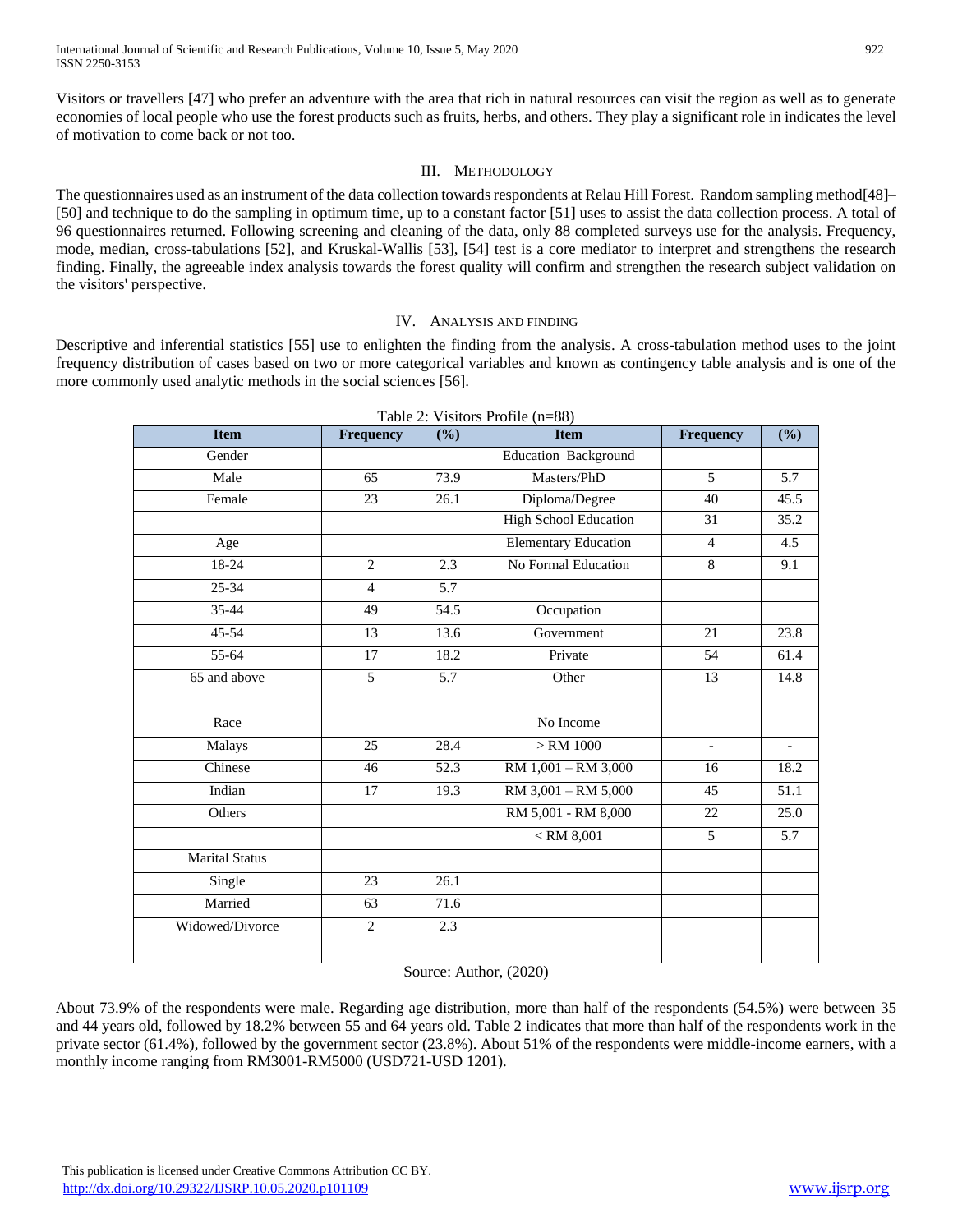Cross-tabulation on marital status and race indicated in table 3 below– The result shows that 71.7% of the Chinese population is married, followed by a single 28.3%. As for Malay, 68.0% is married, follow by widow 4%, and the rest 28% is a bachelor's status. Indian respondent shows that 76.5 % is married and single with17.6% followed by the rest widow status with 5.9%.

| Race $(N = 88)$ | <b>Single</b> | <b>Married</b> | Div/Widow                   | <b>Total</b> |
|-----------------|---------------|----------------|-----------------------------|--------------|
| Malay           |               | 17             |                             | 25           |
| $\frac{0}{0}$   | 28.0          | 68.0           | 4.0                         | 100          |
| Chinese         | 13            | 33             |                             | 46           |
| $\frac{0}{0}$   | 28.3          | 71.7           |                             | 100          |
| Indian          | $\mathcal{R}$ | 13             |                             | 17           |
| $\frac{0}{0}$   | 17.6          | 76.5           | 5.9                         | 100          |
|                 |               |                |                             |              |
| Total           | 30            | 63             | $\mathcal{D}_{\mathcal{L}}$ | 88           |
| $\frac{0}{0}$   | 26.1          | 71.6           | 2.3                         | 100          |

| Table 3.: Cross tabulation on marital status and race |
|-------------------------------------------------------|
|-------------------------------------------------------|

Source: Author, (2020)

Table 4 below, highlights that none of the respondents with tertiary education (Dip/Degree) and as well as high education (MSc/Ph.D.) non of them have an income lower than RM3000 (USD721). As for education, most were highly educated, with 45.5% holding a degree and 5.7% having a higher degree.

| Income    | Education                |            |                |                          |                              |                          |  |  |
|-----------|--------------------------|------------|----------------|--------------------------|------------------------------|--------------------------|--|--|
| (RM)      | Msc/Phd                  | Dip/Degree | 2nd            | 1st                      | <b>No. Education</b>         | <b>Total</b>             |  |  |
| < 1000    |                          |            |                | $\overline{\phantom{a}}$ |                              | $\overline{\phantom{a}}$ |  |  |
| 1001-3000 |                          |            | 14             | 2                        |                              | 16                       |  |  |
| $\%$      |                          |            | 87.5           | 12.5                     | $\qquad \qquad \blacksquare$ | 100                      |  |  |
| 3001-5000 | $\overline{\phantom{a}}$ | 27         | 13             | 2                        | 3                            | 45                       |  |  |
| $\%$      | $\overline{\phantom{a}}$ | 60.0       | 28.9           | 4.4                      | 6.7                          | 100                      |  |  |
| 5001-8001 | 2                        | 11         | $\overline{4}$ | $\overline{\phantom{a}}$ | 5                            | 22                       |  |  |
| $\%$      | 9.1                      | 50.0       | 18.2           | $\overline{\phantom{a}}$ | 22.7                         | 100                      |  |  |
| >8001     | 3                        | 2          | -              | $\overline{\phantom{a}}$ | $\qquad \qquad \blacksquare$ | 5                        |  |  |
| $\%$      | 60.0                     | 40.0       | -              | $\overline{\phantom{a}}$ | $\overline{\phantom{0}}$     | 100                      |  |  |
|           |                          |            |                |                          |                              |                          |  |  |
| Total     | 5                        | 40         | 31             | $\overline{4}$           | 8                            | 88                       |  |  |
| $\%$      | 5.7                      | 45.5       | 35.3           | 4.5                      | 9.1                          | 100                      |  |  |
|           |                          |            |                |                          |                              |                          |  |  |

## **Table 4.: Cross tabulation on income and education**

Source: Author, (2020)

Table 5 revealed that 76.1% of the respondents were local, and the rest is the outsider. About 51.1% claim that they visit the place more than ten times, and 38.6% emphasis that there consistently visit the area since their childhood. More than half of the visitor visit for the jungle tracking (55.7%) and followed by hiking (23%). 50% of them get information about the place from friends and relatives, only 19.3% is according to their experience. 39% of them accompany family and parents, and 30% prefer to be alone. Just 30.7% use to travel alone, and the rest comes with two or more companions.

| <b>Item</b>    | <b>Frequency</b> | $(\%)$ | <b>Item</b>             | <b>Frequency</b> | $\frac{1}{2}$ |
|----------------|------------------|--------|-------------------------|------------------|---------------|
| Visitor Origin |                  |        | <b>Travel Companion</b> |                  |               |
| Local          |                  | 76.1   | Alone                   | 27               | 30.7          |
| Outsider       |                  | 23.9   | Friends                 |                  | 19.3          |
|                |                  |        | Family and parent       | 35               | 39.8          |

**Table 5: Type of Visitors (n=88)**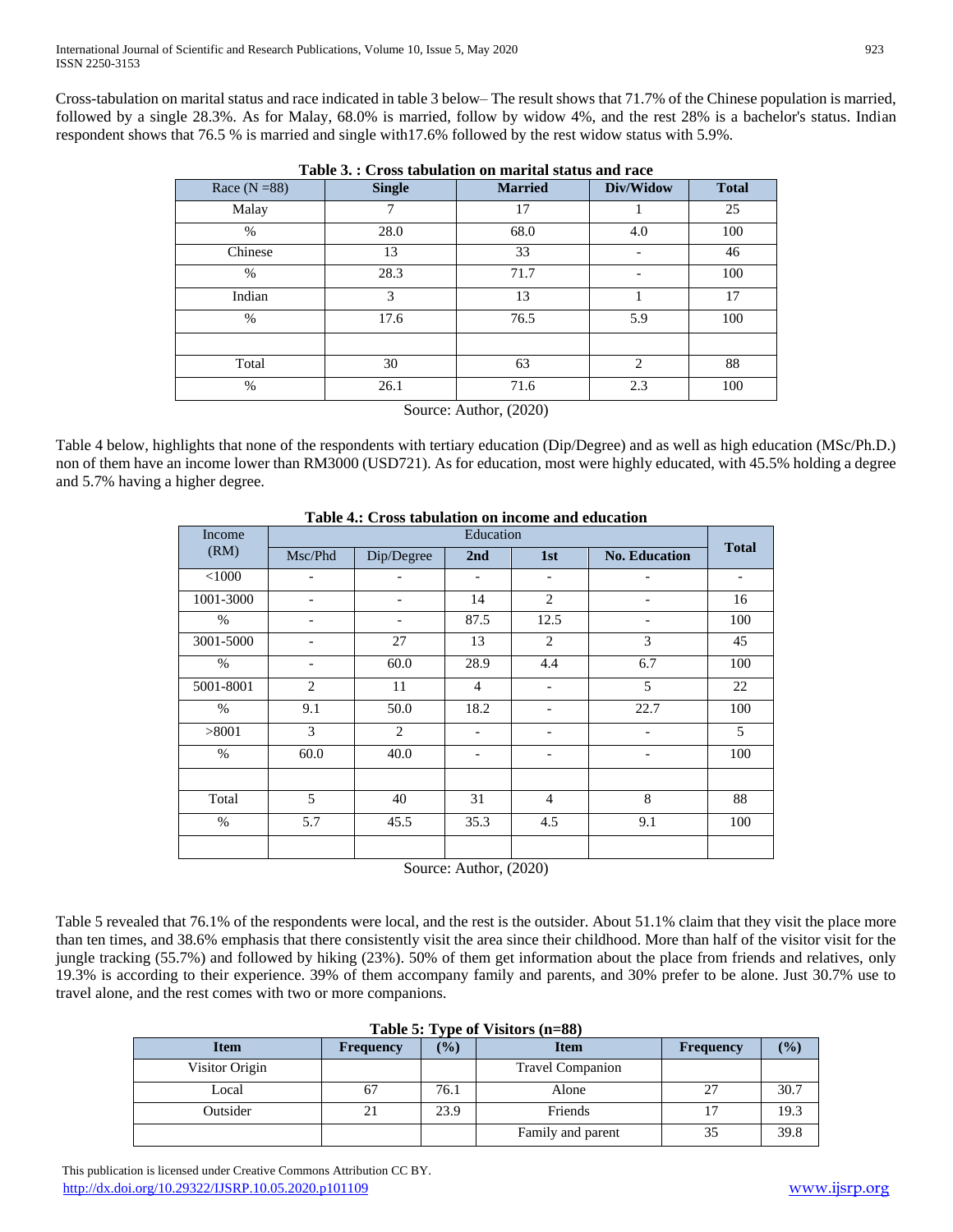| No. of Visit              |                          |                          | Spouse                   | 9  | 10.2 |
|---------------------------|--------------------------|--------------------------|--------------------------|----|------|
| 1st times                 | $\overline{\phantom{a}}$ | $\overline{\phantom{a}}$ |                          |    |      |
| 2-5 times                 | 9                        | 10.2                     | No. of Companion         |    |      |
| $6-10$ times              | $\overline{\phantom{a}}$ |                          | Alone                    |    |      |
| $>10$ times               | 45                       | 51.1                     | $2$ persons $(p)$        | 21 | 23.8 |
| Not sure                  | 34                       | 38.6                     | Small group (3-10 p)     | 54 | 61.4 |
|                           |                          |                          | Medium group $(11-29 p)$ | 13 | 14.8 |
| Purpose of The Visit      |                          |                          | Large group $(30)$       |    |      |
| Sightseeing               | 5                        | 5.7                      |                          |    |      |
| Hiking                    | 21                       | 23.9                     | <b>Travel Companion</b>  |    |      |
| Jungle tracking           | 49                       | 55.7                     | Alone                    | 27 | 30.7 |
| Birds watch               | 13                       | 14.8                     | Friends                  | 33 | 37.5 |
| Others                    |                          |                          | Family and parent        | 28 | 31.8 |
|                           |                          |                          | Spouse                   |    |      |
| Source of Information     |                          |                          |                          |    |      |
| Internet and social media | 15                       | 17.0                     |                          |    |      |
| Friends and relatives     | 44                       | 50.0                     |                          |    |      |
| Past experience           | 17                       | 19.3                     |                          |    |      |
| Magazines and paper       | 12                       | 13.6                     |                          |    |      |

Source: Author, (2020)

Table 6 revealed that for the jungle tracking purpose, 91.8% is from the local visitor. The difference pattern shows the hiking activity, 61.1% is an outsider. For sigh seen activity, indicates all of them are local. Birdwatch activity dominates by local with 69.2% and the rest by the outsider.

|                         |       | <b>Visitors Origin</b> |              |  |  |  |
|-------------------------|-------|------------------------|--------------|--|--|--|
| <b>Purpose of visit</b> | Local | <b>Outsider</b>        | <b>Total</b> |  |  |  |
| Sigh seen               | 5     |                        | 5            |  |  |  |
| (% )                    | 100.0 |                        | 100          |  |  |  |
| Hiking                  | 8     | 13                     | 21           |  |  |  |
| (% )                    | 38.1  | 61.9                   | 100          |  |  |  |
| Jungle tracking         | 45    | $\overline{4}$         | 49           |  |  |  |
| (% )                    | 91.8  | 8.2                    | 100          |  |  |  |
| Birds watch             | 9     | $\overline{4}$         | 13           |  |  |  |
| (% )                    | 69.2  | 30.8                   | 100          |  |  |  |
| Total                   | 67    | 21                     | 88           |  |  |  |
| (% )                    | 76.1  | 23.9                   | 100          |  |  |  |
|                         |       |                        |              |  |  |  |

|  | Table 6.: Cross tabulation on purpose and visitor origin |  |  |  |
|--|----------------------------------------------------------|--|--|--|

Source: Author (2020)

Table 6 revealed that for the jungle tracking purpose, 91.8% is from the local visitor. The difference pattern shows the hiking activity, 61.1% is an outsider. For sigh seen activity, indicates all of them are local. Birdwatch activity dominates by local with 69.2% and the rest by the outsider.

Table 7 below, revealed that more than half of the visitor says no, towards knowledge in conservation forestry and the experience visiting the forest for recreation purposes. Further investigation namely, cross-tabulation within variable need to be explored to understand the adverse scenario. The education profile technically plays a significant rule to indicates and establish a visitor perspective towards the study area. As a result, cross-tabulation in visitors perspective for Forest Conservation and education  $(n = 88)$  revealed that visitor with a higher degree and elementary education is well known about conservation of forestry.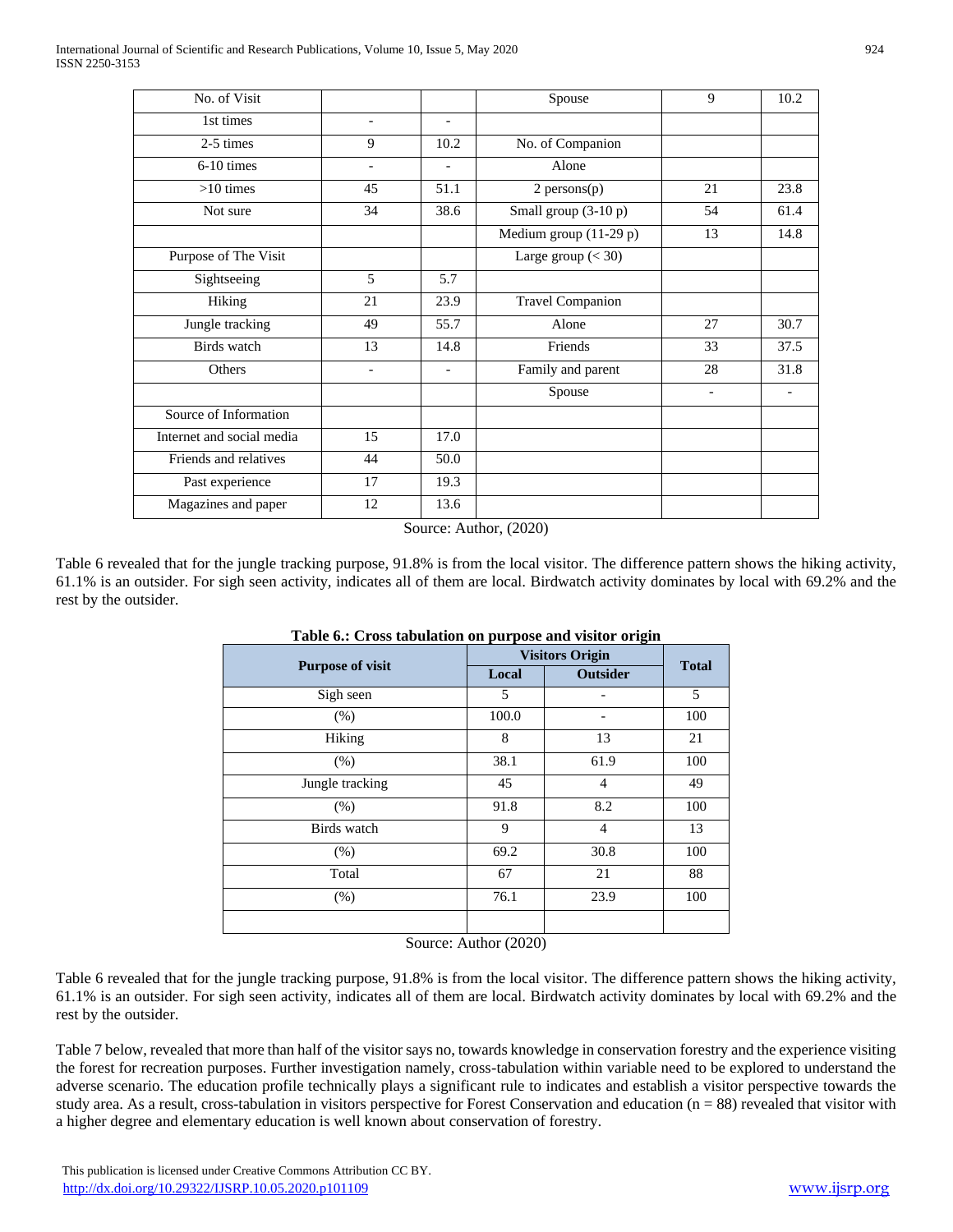| <b>Level of Education</b>               | - r - r - - - -<br>1. Have you ever heard about the conservation<br>of forestry       |                          | <b>Total</b>   |
|-----------------------------------------|---------------------------------------------------------------------------------------|--------------------------|----------------|
|                                         | Yes                                                                                   | No                       |                |
| Higher Degree Master/PhD                | $\overline{5}$                                                                        |                          | 5              |
| Tertiary Education, Dip/Degree          | 20                                                                                    | 20                       | 40             |
| 2 <sup>nd</sup> , High School Education | 6                                                                                     | 25                       | 31             |
| 1st, Primary – Elementary School        | $\overline{\mathcal{L}}$                                                              |                          | $\overline{4}$ |
| No Formal Education                     | $\overline{4}$                                                                        | $\overline{4}$           | 8              |
|                                         |                                                                                       |                          |                |
| Total                                   | 39                                                                                    | 49                       | 88             |
|                                         |                                                                                       |                          |                |
| <b>Level of Education</b>               | 2. Do you have an experience visiting a forest<br>for a work or recreational purposes | <b>Total</b>             |                |
|                                         | Yes                                                                                   | No                       |                |
|                                         |                                                                                       |                          |                |
| Higher Degree Master/PhD                | 5                                                                                     |                          | 5              |
| Tertiary Education, Dip/Degree          | 16                                                                                    | 24                       | 40             |
| 2 <sup>nd</sup> , High School Education | 16                                                                                    | 15                       | 31             |
| 1st, Primary – Elementary School        | $\overline{4}$                                                                        | $\overline{\phantom{0}}$ | $\overline{4}$ |
| No Formal Education                     | $\overline{4}$                                                                        | $\overline{4}$           | 8              |
|                                         |                                                                                       |                          |                |
| Total                                   | 45                                                                                    | 43                       | 88             |
|                                         |                                                                                       |                          |                |

#### **Table 7. : Cross tabulation on purpose and visitor origin**

Source: Author, (2020)

Cross tabulation in Visitor Perspective for the Forest Conservation and education  $(n = 88)$  indicates that visitors with a higher degree and elementary education have experience visiting a forest for recreational purposes. A positive finding from the table indicates that further tests required. For the case, Kruskal-Wallis [57] test result initially bridges the relevant gaps.

|                                                         | Table 8.: Kruska-Wallis Test |                        |
|---------------------------------------------------------|------------------------------|------------------------|
| The distributions of item is the same across categories | Kruska-Wallis Test Sig.      | <b>Null Hypothesis</b> |
| of education                                            |                              |                        |
| Variety of attraction                                   | .589                         | Retain                 |
| Pleasant setting                                        | .921                         | Retain                 |
| Well signposted walk                                    | .689                         | Retain                 |
| Trespassing issue                                       | .188                         | Retain                 |
| Feeling unease and insecurity                           | .787                         | Retain                 |
| A good place for a social activity                      | .385                         | Retain                 |
| Feel close to a nature                                  | .878                         | Retain                 |
| Note -                                                  |                              |                        |
| The significance level is .05                           |                              |                        |

Source: Author, (2020)

The result from table 8 reveals that the education background signifies all seven indicators use to describe the forest quality at the research area, with min calibration at .118 to max calibration at .921 with the significance level at .05. The overall Kruskal-Wallis [57] test calibration for this research carries an exclusive weight to the relevant party to response towards the result positively.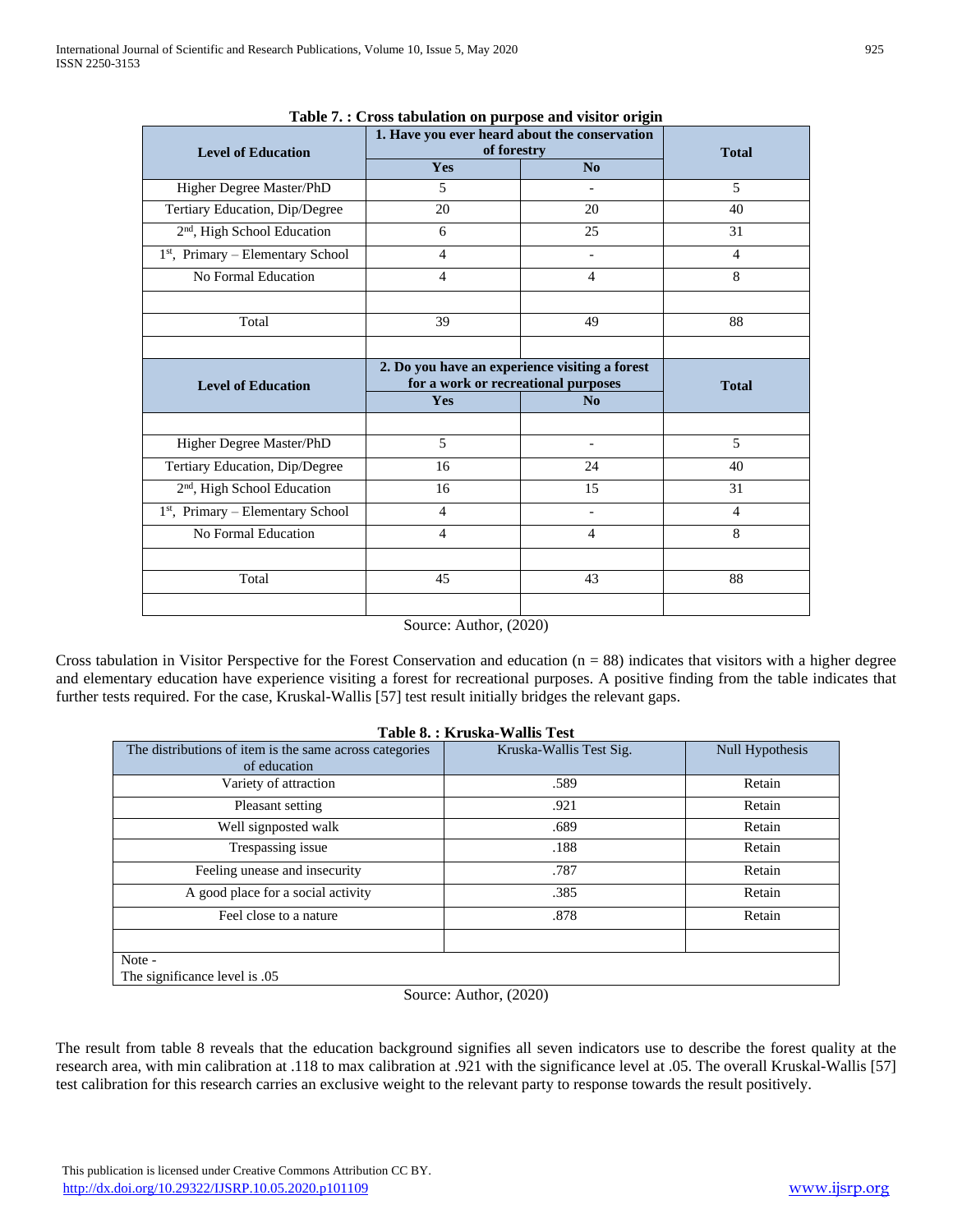| <b>Visitor Impression of Forest Quality</b>                | <b>rapic 7.</b> Things impression on forest quality<br><b>Agreeable Scale (Frequency)</b> |      |                          |                          |                          |
|------------------------------------------------------------|-------------------------------------------------------------------------------------------|------|--------------------------|--------------------------|--------------------------|
|                                                            | SA(1)                                                                                     | A(2) | NO(3)                    | NA(4)                    | SNA(5)                   |
| Variety of attraction                                      | 11                                                                                        | 77   |                          |                          |                          |
| $(\% )$                                                    | 12.5                                                                                      | 87.5 | $\overline{\phantom{0}}$ | $\overline{\phantom{a}}$ |                          |
| Pleasant setting                                           | 1                                                                                         | 83   | $\overline{4}$           | $\overline{\phantom{a}}$ | $\overline{\phantom{a}}$ |
| $(\%)$                                                     | 1.1                                                                                       | 94.3 | 4.6                      | $\overline{\phantom{a}}$ |                          |
| Well signposted walk                                       |                                                                                           | 82   | 6                        |                          |                          |
| $(\% )$                                                    |                                                                                           | 93.2 | 6.8                      |                          |                          |
| Trespassing issue                                          |                                                                                           | 85   | 3                        |                          |                          |
| (% )                                                       |                                                                                           | 96.6 | 3.4                      |                          |                          |
| Feeling unease and insecurity                              |                                                                                           | 84   | 4                        |                          |                          |
| (% )                                                       |                                                                                           | 95.5 | 4.5                      |                          |                          |
| A good place for a social activity                         | 1                                                                                         | 85   | 2                        | $\overline{\phantom{a}}$ | $\qquad \qquad -$        |
| $(\% )$                                                    | 1.1                                                                                       | 96.6 | 2.3                      | $\overline{\phantom{a}}$ | $\overline{\phantom{0}}$ |
| Feel close to a nature                                     | $\mathbf{1}$                                                                              | 87   | $\overline{\phantom{0}}$ | $\overline{\phantom{a}}$ | $\overline{\phantom{a}}$ |
| $(\%)$                                                     | 1.1                                                                                       | 98.8 | $\overline{\phantom{a}}$ | $\overline{\phantom{a}}$ | $\overline{\phantom{a}}$ |
|                                                            |                                                                                           |      |                          |                          |                          |
| Notes -                                                    |                                                                                           |      |                          |                          |                          |
| SA-Strongly Agree, A – Agree NO- No Opinion, NA- Not Agree |                                                                                           |      |                          |                          |                          |
| <b>SNA-Strongly Not Agree</b>                              |                                                                                           |      |                          |                          |                          |

**Table 9. : Visitors impression on forest quality**

Source: Author, (2020)

Table 9 above, revealed that the highest agreeable subject by visitors on impressions is a feeling close to nature (98.8%), followed by trespassing issues (96.6%), and the lowest percentages are the variety of attraction (87.5%). The overall agreeable pattern suggested that no require further analysis of the result due to the consistency perception among the respondents

#### V. CONCLUDING REMARK

This research has demonstrated that the uncertainty surrounding the definition of forest conservation not only a challenge among researchers but also a problem at the end-user level. The principles of forest conservation highlight the importance of afforestation and deforestation, but the insignificant result shows opposites. The findings from the different types of analyses and techniques as described help to enhance our understanding of the relationship between all variables towards the issue related to forest conservation.

Generally, these studies achieve the objective of understanding visitor perspective by looking at their background profile, and they are strict towards forest conservation. A positive result indicates that relevant stakeholders must take urgent action to fill in the gap towards enhancing awareness and knowledge in forest conservation.

#### ACKNOWLEDGMENT

We gratefully acknowledge Universiti Sains Malaysia and Ministry of Education Malaysia for funding this project through Research University Grant, RUI (Grant No: 1001/PPBGN/8016151).

#### **REFERENCES**

- [1] A. Adamu, M. R. Yacob, A. Radam, R. Hashim, and S. U. Adam, "Economic Valuation of Ecotourism Resources in Yankari Game Reserve, Bauchi Nigeria," *Procedia Environ. Sci.*, vol. 30, pp. 139–144, 2015, doi: 10.1016/j.proenv.2015.10.025.
- [2] N. Mohamed, N. Othman, and M. H. Ariffin, "Value of Nature in Life: Landscape Visual Quality Assessment at Rainforest Trail, Penang," *Procedia - Soc. Behav. Sci.*, vol. 50, no. July, pp. 667–674, 2012, doi: 10.1016/j.sbspro.2012.08.069.
- [3] E. Meijaard *et al.*, "People's Perceptions about the Importance of Forests on Borneo," *PLoS One*, vol. 8, no. 9, 2013, doi: 10.1371/journal.pone.0073008.
- [4] N. Abdul Latip, N. Badarulzaman, A. Marzuki, and M. U. Umar, "SUSTAINABLE FOREST MANAGEMENT IN LOWER KINABATANGAN, SABAH: ISSUES AND CURRENT PRACTICES," *Plan. MALAYSIA J.*, vol. 11, no. 3, pp. 59–84, Nov. 2013, doi: 10.21837/pmjournal.v11.i3.108.
- [5] J. M. Faggin and J. H. Behagel, "Translating Sustainable Forest Management from the global to the domestic sphere: The case of Brazil," *For. Policy Econ.*, vol. 85, no. August, pp. 22–31, 2017, doi: 10.1016/j.forpol.2017.08.012.

 This publication is licensed under Creative Commons Attribution CC BY. <http://dx.doi.org/10.29322/IJSRP.10.05.2020.p101109> [www.ijsrp.org](http://ijsrp.org/)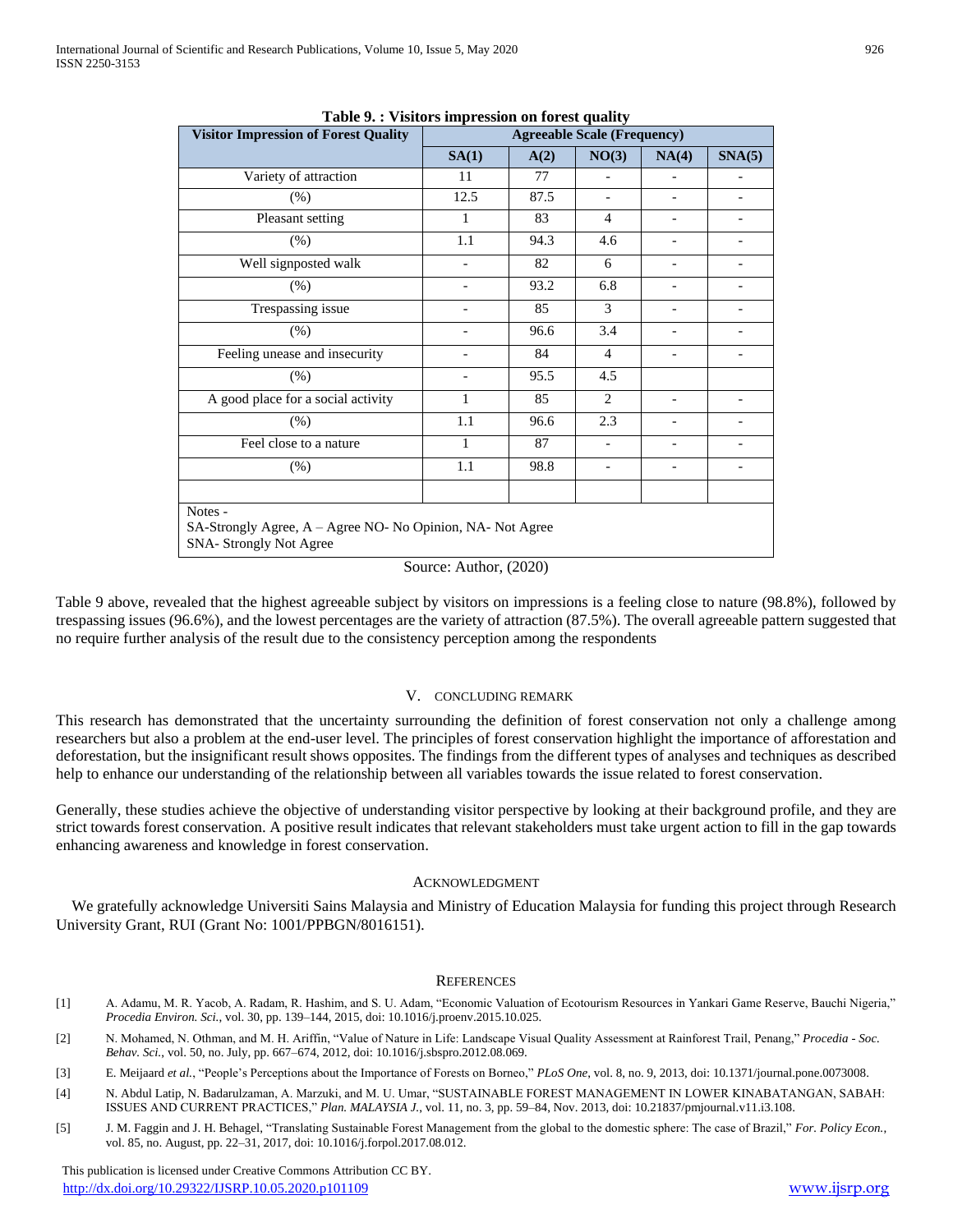- [6] D. Lamb, "David Lamb: Regreening the Bare Hills: Tropical Forest Restoration in the Asia-Pacific Region," *Hum. Ecol.*, vol. 39, no. 6, pp. 841–842, 2011, doi: 10.1007/s10745-011-9436-5.
- [7] C. S. Reddy, G. Manaswini, K. V. Satish, S. Singh, C. S. Jha, and V. K. Dadhwal, "Conservation priorities of forest ecosystems: Evaluation of deforestation and degradation hotspots using geospatial techniques," *Ecol. Eng.*, vol. 91, pp. 333–342, 2016, doi: 10.1016/j.ecoleng.2016.03.007.
- [8] K. V. Pawar and R. V. Rothkar, "Forest Conservation & Environmental Awareness," *Procedia Earth Planet. Sci.*, vol. 11, pp. 212–215, 2015, doi: 10.1016/j.proeps.2015.06.027.
- [9] D. Lamb, "Reforestation," in *Encyclopedia of Biodiversity*, Elsevier, 2013, pp. 370–379.
- [10] D. Lamb and T. Mcdonald, "Harnessing reforestation to achieve greater biodiversity gains: Interview with David Lamb," *Ecol. Manag. Restor.*, vol. 16, no. 1, pp. 2–13, 2015, doi: 10.1111/emr.12147.
- [11] S. Peruccacci, M. T. Brunetti, S. L. Gariano, M. Melillo, M. Rossi, and F. Guzzetti, "Rainfall thresholds for possible landslide occurrence in Italy," *Geomorphology*, vol. 290, no. April, pp. 39–57, 2017, doi: 10.1016/j.geomorph.2017.03.031.
- [12] M. G. Barik, J. C. Adam, M. E. Barber, and B. Muhunthan, "Improved landslide susceptibility prediction for sustainable forest management in an altered climate," *Eng. Geol.*, vol. 230, no. October, pp. 104–117, 2017, doi: 10.1016/j.enggeo.2017.09.026.
- [13] K. M. Masum, A. Mansor, S. A. M. Sah, and H. S. Lim, "Effect of differential forest management on land-use change (LUC) in a tropical hill forest of Malaysia," *J. Environ. Manage.*, vol. 200, pp. 468–474, 2017, doi: 10.1016/j.jenvman.2017.06.009.
- [14] R. Butler, "NASA : Deforestation jumps in," no. June, 2013, [Online]. Available: https://news.mongabay.com/2013/06/nasa-deforestation-jumps-in-malaysia/.
- [15] D. Armenteras, G. Rudas, N. Rodriguez, S. Sua, and M. Romero, "Patterns and causes of deforestation in the Colombian Amazon," *Ecol. Indic.*, vol. 6, no. 2, pp. 353–368, 2006, doi: 10.1016/j.ecolind.2005.03.014.
- [16] W. F. Laurance, "Effects on the tropical deforestation crisis," *Biol. Conserv.*, vol. 91, pp. 109–117, 1999, doi: 10.1016/S0006-3207(99)00088-9.
- [17] M. P. Singh, P. P. Bhojvaid, W. de Jong, J. Ashraf, and S. R. Reddy, "Forest transition and socio-economic development in India and their implications for forest transition theory," *For. Policy Econ.*, vol. 76, pp. 65–71, 2017, doi: 10.1016/j.forpol.2015.10.013.
- [18] N. A. Latip and M. U. Umar, "Forest Management in Lower Kinabatangan Sabah, East Malaysia: Cost-Benefit Analysis," *J. Soc. Dev. Sci.*, vol. 4, no. 8, pp. 376–386, Aug. 2013, doi: 10.22610/jsds.v4i8.775.
- [19] J. Gao and Y. Liu, "Deforestation in Heilongjiang Province of China, 1896-2000: Severity, spatiotemporal patterns and causes," *Appl. Geogr.*, vol. 35, no. 1– 2, pp. 345–352, 2012, doi: 10.1016/j.apgeog.2012.08.001.
- [20] S. J. Barnes, J. Mattsson, and F. Sørensen, "Remembered experiences and revisit intentions: A longitudinal study of safari park visitors," *Tour. Manag.*, vol. 57, pp. 286–294, 2016, doi: 10.1016/j.tourman.2016.06.014.
- [21] S. Idilfitri, N. I. M. Rodzi, N. H. N. Mohamad, and S. Sulaiman, "Public Perception of the Cultural Perspective towards Sustainable Development," *Procedia - Soc. Behav. Sci.*, vol. 168, pp. 191–203, 2015, doi: 10.1016/j.sbspro.2014.10.224.
- [22] M. Yousefi and A. Marzuki, "Travel motivations and the influential factors: The case of Penang, Malaysia," *Anatolia*, 2012, doi: 10.1080/13032917.2012.662906.
- [23] N. A. Latip *et al.*, "Place Making Concept in Urban Area: Penang Youth Park, Malaysia," *Malaysia. Res. J. Fish. Hydrobiol.*, vol. 11, no. 3, pp. 165–174, 2016, [Online]. Available: http://www.aensiweb.com/JASA/.
- [24] N. Sahazali, E. Ah Choy, P. Pengajian Sosial, P. dan Persekitaran, and F. Sains Sosial dan Kemanusiaan, "Ekopelancongan di Taman Paya Bakau, Seri Manjung, Perak: Persepsi penduduk terhadap impak pembangunan," *Malaysian J. Soc. Sp.*, vol. 9, no. 3, pp. 69–79, 2013.
- [25] A. Leask, "Visitor attraction management: A critical review of research 2009–2014," *Tour. Manag.*, vol. 57, pp. 334–361, 2016, doi: 10.1016/j.tourman.2016.06.015.
- [26] T. Kamri and A. Radam, "Visitors' Visiting Motivation: Bako National Park, Sarawak," *Procedia - Soc. Behav. Sci.*, vol. 101, pp. 495–505, 2013, doi: 10.1016/j.sbspro.2013.07.223.
- [27] S. A. Abdullah and N. Nakagoshi, "Forest fragmentation and its correlation to human land use change in the state of Selangor, peninsular Malaysia," *For. Ecol. Manage.*, vol. 241, no. 1–3, pp. 39–48, 2007, doi: 10.1016/j.foreco.2006.12.016.
- [28] N. Azman, S. A. Halim, O. P. Liu, S. Saidin, and I. Komoo, "Public education in heritage conservation for geopark community," *Procedia - Soc. Behav. Sci.*, vol. 7, no. 2, pp. 504–511, 2010, doi: 10.1016/j.sbspro.2010.10.068.
- [29] S. Martín-Fernández and E. Martinez-Falero, "Sustainability assessment in forest management based on individual preferences," *J. Environ. Manage.*, vol. 206, pp. 482–489, 2018, doi: 10.1016/j.jenvman.2017.10.057.
- [30] R. Plummer and D. A. Fennell, "Managing protected areas for sustainable tourism: Prospects for adaptive co-management," *J. Sustain. Tour.*, 2009, doi: 10.1080/09669580802359301.
- [31] N. Abdul Latip, A. Marzuki, M. Umzarulazijo Omar, and M. Pimid, "Sustainable Tourism's Indicator in the Protected Area: the Case of Kinabalu Park, Sabah," *Aust. J. Basic Appl. Sci*, vol. 9, no. 94, pp. 95–103, 2015, [Online]. Available: www.ajbasweb.com.
- [32] F. E. Putz, P. Sist, T. Fredericksen, and D. Dykstra, "Reduced-impact logging: Challenges and opportunities," *For. Ecol. Manage.*, vol. 256, no. 7, pp. 1427– 1433, 2008, doi: 10.1016/j.foreco.2008.03.036.
- [33] G. I. Galinato and S. P. Galinato, "The effects of government spending on deforestation due to agricultural land expansion and CO2 related emissions," *Ecol. Econ.*, vol. 122, pp. 43–53, 2016, doi: 10.1016/j.ecolecon.2015.10.025.
- [34] R. Aznie Che Rose and N. Terbizi, "Potensi Kuala Sanglang, Perlis sebagai destinasi agropelancongan: Satu kajian tanggapan pelancong," *Malaysian J. Soc. Sp.*, vol. 11, no. 8, pp. 27–37, 2015.
- [35] N. A. Latip and N. Badarulzaman, "Land Use and Sustainable Forest Management in Sabah: Issues and Challenges," *Am. Trans. Eng. Appl. Sci.*, vol. 3, no. 2, 2014, [Online]. Available: http://tuengr.com/ATEAS/V03/0163.pdf.
- [36] R. Dowling, "Ecotourism in Thailand," *Ann. Tour. Res.*, pp. 488–490, 1996, doi: 10.1016/S0160-7383(96)90075-4.
- [37] S. Hamada, T. Tanaka, and T. Ohta, "Impacts of land use and topography on the cooling effect of green areas on surrounding urban areas," *Urban For. Urban Green.*, vol. 12, no. 4, pp. 426–434, 2013, doi: 10.1016/j.ufug.2013.06.008.

 This publication is licensed under Creative Commons Attribution CC BY. <http://dx.doi.org/10.29322/IJSRP.10.05.2020.p101109> [www.ijsrp.org](http://ijsrp.org/)